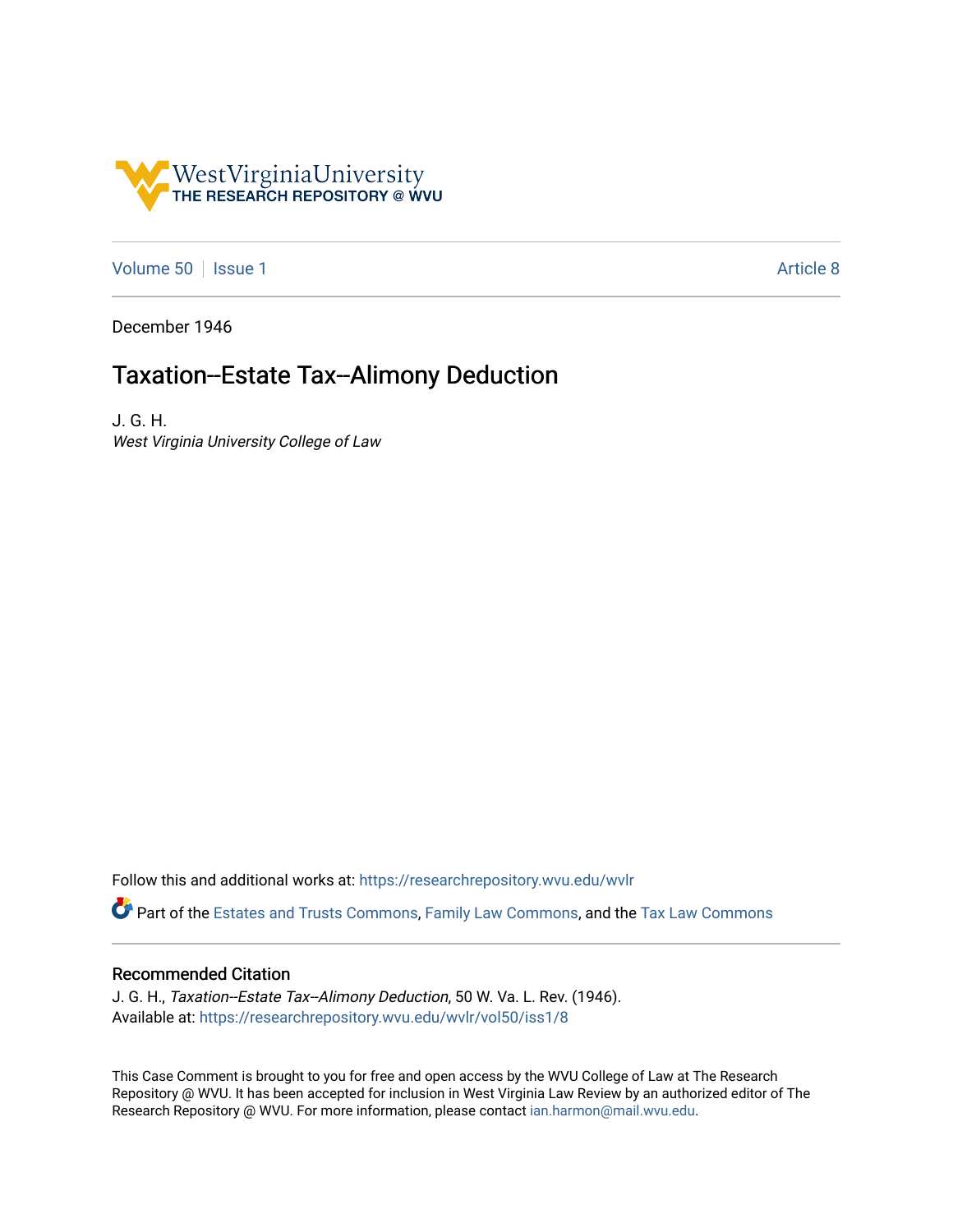#### CASE COMMENTS

TAXATION-ESTATE TAX-ALIMONY DEDUCTION.-Under a separation agreement, *H* agreed to pay and *W* to accept a fixed sum annually, in full satisfaction of her rights in *H's* property. The agreement was later incorporated into a Nevada divorce decree. Thereafter *H* died and his estate was administered in West Virginia. *Held,* that the present value of *W's* claim was deductible in computing the federal estate tax on *H's* estate. *Fleming v. Yoke,* 53 F. Supp. 552 (N. D. W. Va. 1944), aff'd mem., 145 F. (2d) 472 (C. C. A. 4th, 1944).

This case involves a construction of section 303 of the Revenue Act of 1926 respecting deduction of claims against the estate. Amendments as to claims based upon a promise or agreement not acquired bona fide for consideration in "money or money's worth" expressly provide that relinquishments of dower or other marital rights in decedent's estate is not such consideration as will give rise to a deductible claim. INT. REV. CODE §812 (1939) provides: "For the purpose of the tax the value of the net estate shall be determined, in the case of a citizen or resident of the United States, by deducting from the value of the gross estate... (b) Expenses, losses, indebtedness, and taxes **...** such amounts... (3) for claims against the estate  $\dots$  (5)  $\dots$  as are allowed by the laws of the jurisdiction, whether within or without the United States, under which the estate is being administered **...** The deduction herein allowed in the case of claims against the estate, unpaid mortgages, or any indebtedness shall, when founded upon a promise or agreement, be limited to the extent that they were contracted bona fide and for an adequate and full consideration in money or money's worth... For the purposes of this subchapter, a relinquishment or promised relinquishment of dower, curtesy, or of a statutory estate created in lieu of dower or curtesy, or of other marital rights in the decedent's property or estate, shall not be considered to any extent a consideration in 'money or money's worth'."

As to income taxation, in the analogous situation where the husband created a trust the income of which trust should be used for alimony payments, it was held, when such income was paid in discharge of the husband's obligation, attributable to the settlor husband, *Douglas v. Willcuts,* 296 U. **S.** 1, 56 **S.** Ct. 59, 80 L. ed. 3 (1935) ; but if he could show that, by the *lex fori,* the divorce decree together with the trust arrangement operated as a full and final discharge of his duty to support, the trust income would not be imputed to him. *Helvering v. Fuller,* 310 U. **S.** 69, 60 **S.** Ct. 784, 84 L. ed. 1082 (1940). The burden was on the husband to show by "clear and convincing proof" a complete discharge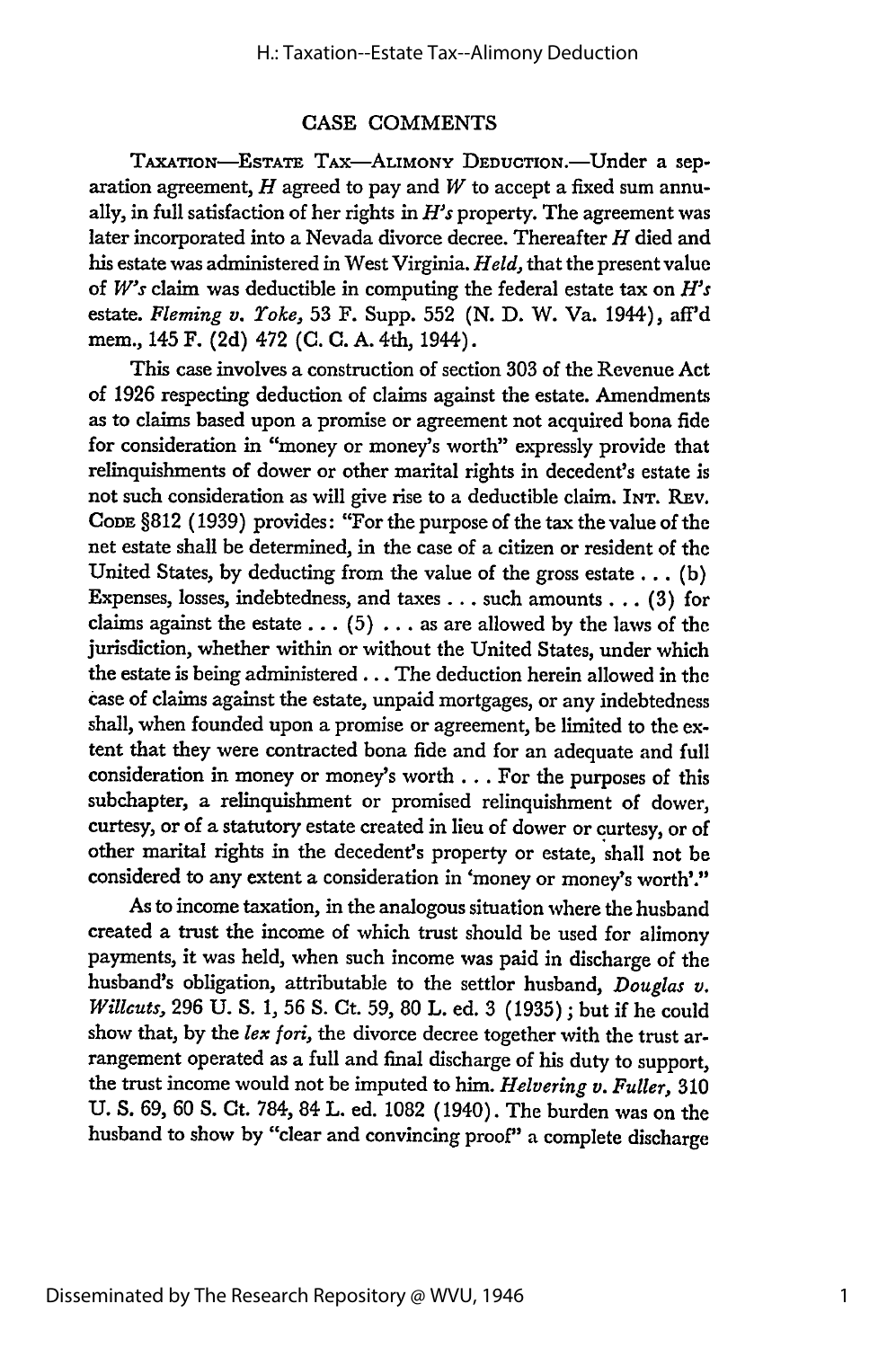## W*ESI<sup>W</sup>VIRGINIA* LAW REVIEW, YRITIGINI (1946), Art<sub>8</sub>8

without continuing obligation. *Helvering v. Fitch,* 309 **U. S.** 149, 60 **S.** Ct. 427, 84 L. ed. 665 (1940). In 1942, Congress changed the law so far as regards income tax **by** specially providing that all such trust income (except that portion used for the support of children) be included in the wife's and not in the husband's gross income. INT. **REv. CODE** §22k (1942) provides, "In the case of a wife who is divorced or legally separated from her husband under a decree of divorce or of a separate maintenance, periodic payments (whether or not made at regular intervals) received subsequent to such decree... shall be includible in the gross income of such wife, and such amounts received as are attributable to property so transferred shall not be includible in the gross income of such husband."

As to the estate tax, if the claim is based only upon an agreement *inter partes,* a wife's relinquishment of her right of support being the release of a marital right is not such consideration as creates a deductible claim, *Meyer's Estate v. Commissioner,* 110 F. (2d) 367 **(C.** C. A. 2d, 1940), cert. denied 310 U. S. 651, 60 S. Ct. 1103, 84 L. ed. 1416 (1940), although so much of a settlement is based on the wife's promise to support a child during the time the child lived with her has been held deductible, not being a release of a martial right. *Helvering v. United States Trust Co.,* 111 F. (2d) 576 (C. C. A. 2d, 1940), cert. denied, 311 U. S. 678, 61 **S.** Ct. 45, 85 L. ed. 437 (1940). Since deductions are matters of legislative grace, the taxpayer has the burden of showing that the claim is based upon adequate consideration in "money or money's worth." *Markwell Estate v. Commissioner,* 112 F. (2d) 253 (C. **C.** A. 7th, 1940).

Inquiry into the consideration is relevant only where the basis of the claim urged as a deduction is a promise or agreement. Thus, a claim arising from an obligation imposed by law, *Mason v. Commissioner,* 43 B. T. A. 813 (1941), or one in tort, *Smith v. United States,* **16** F. Supp. 397 **(D.** Mass. 1936), affd sub. nom. *United States v. Nicholas,* 92 F. (2d) 704 (C. **C.** A. 1st, 1937), is deductible, but a claim for dower or other marital portion is not a deductible claim. *Estate of Nellie G. B. Dodge,* 40 B. T. A. 209 (1939). A claim asserted against the estate, if based upon a divorce decree, has been regarded as an obligation imposed by law, *Young v. Commissioner,* 39 B. T. A. 230 (1939), hence deductible, even though there is evidence of a prior agreement between the parties. *Commissioner v. State Street Trust Co.,* 128 F. (2d) 618 **(C. C. A.** 1st, 1942) **;** but cf. *Helvering v. United States Trust Co.,* 111 F. (2d) 576 **(C. C.** A. 2d, 1940), cert. denied 311 **U.** S. 678, 61 **S.** Ct. 45, 85 L. ed. 437 (1940).